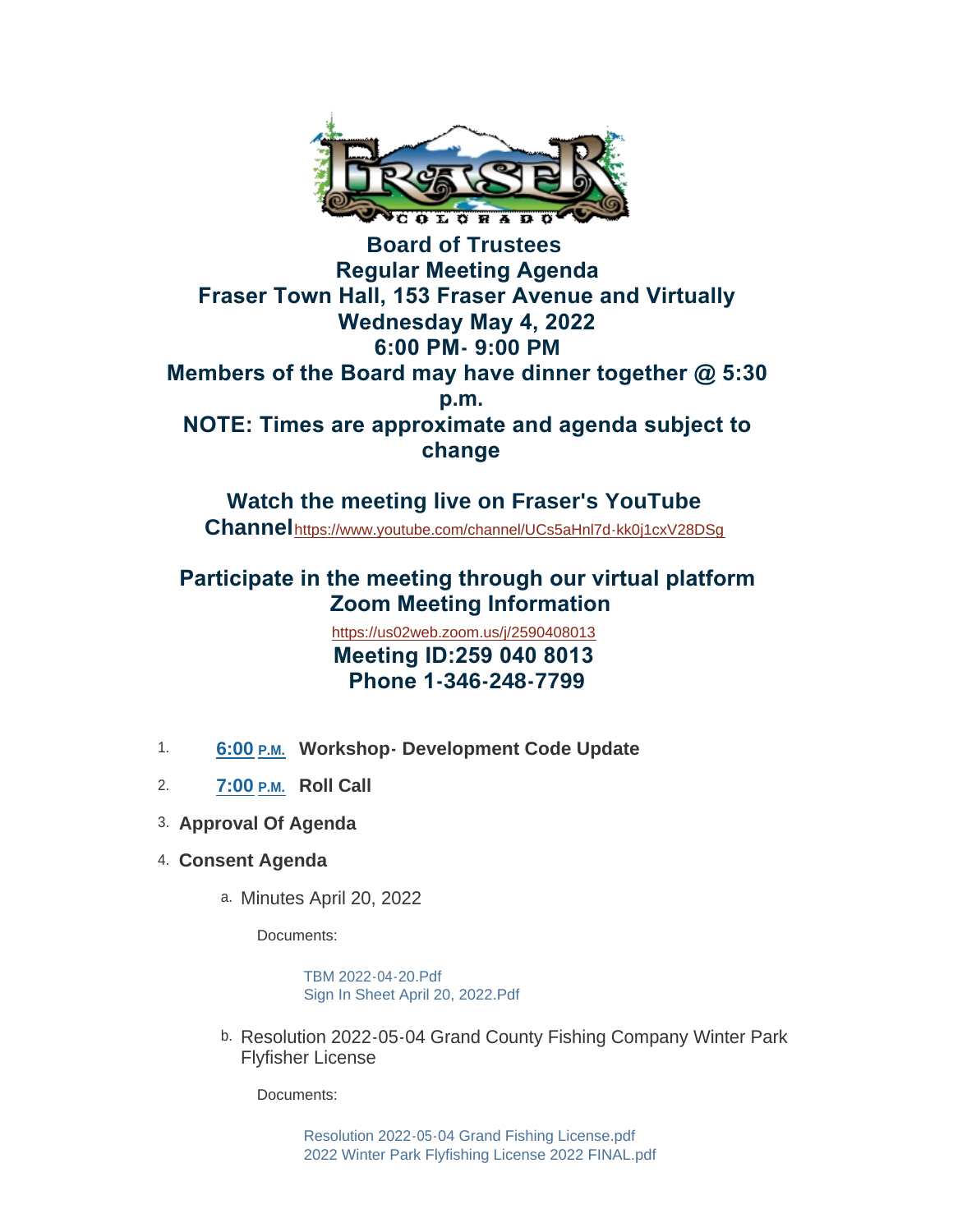#### **Discussion And Possible Action Regarding** 5.

a. Committee Appointments

Documents:

[2020-2022 Committee Appointments.pdf](https://www.frasercolorado.com/AgendaCenter/ViewFile/Item/4106?fileID=3662) [2020-2022 Committee Attendance.pdf](https://www.frasercolorado.com/AgendaCenter/ViewFile/Item/4106?fileID=3648) [Economic Development Advisory Committee Applications.pdf](https://www.frasercolorado.com/AgendaCenter/ViewFile/Item/4106?fileID=3653) [Public Arts Committee Applications.pdf](https://www.frasercolorado.com/AgendaCenter/ViewFile/Item/4106?fileID=3654) [Water Wastewater Advisory Committee Applications.pdf](https://www.frasercolorado.com/AgendaCenter/ViewFile/Item/4106?fileID=3664)

a.i. Committee Appointment Resolutions

Documents:

[Resolution 2022-05-01 EDAC Appointment.pdf](https://www.frasercolorado.com/AgendaCenter/ViewFile/Item/4107?fileID=3649) [Resolution 2022-05-02 PAC Appointment.pdf](https://www.frasercolorado.com/AgendaCenter/ViewFile/Item/4107?fileID=3650) [Resolution 2022-05-03 WWC Appointment.pdf](https://www.frasercolorado.com/AgendaCenter/ViewFile/Item/4107?fileID=3651)

b. Resolution 2022-05-05 Planning Commission Appointment

Documents:

[Resolution 2022-05-05 Planning Commission Appointment.pdf](https://www.frasercolorado.com/AgendaCenter/ViewFile/Item/4114?fileID=3665)

c. Deputy Clerk Position

Documents:

[May 4 Staff Memo On Deputy Clerk Position.pdf](https://www.frasercolorado.com/AgendaCenter/ViewFile/Item/4111?fileID=3656) [2022 Deputy Clerk.pdf](https://www.frasercolorado.com/AgendaCenter/ViewFile/Item/4111?fileID=3657)

d. Fraser River Valley Regional Housing Partnership Appointment - Ed

Documents:

[Draft Board Application.pdf](https://www.frasercolorado.com/AgendaCenter/ViewFile/Item/4105?fileID=3660)

- e. Northwest Colorado Council Of Governments Appointment Ed
- f. Human Resources
- g. Thank You To The Election Judges Ed
- h. Byers Avenue Waterline Replacement And Cozens Bathroom Updates - Ed

#### 6. Open Forum

a) Business not on the agenda (If you would like to request time on the agenda please contact the Town Clerk)

#### **Updates** 7.